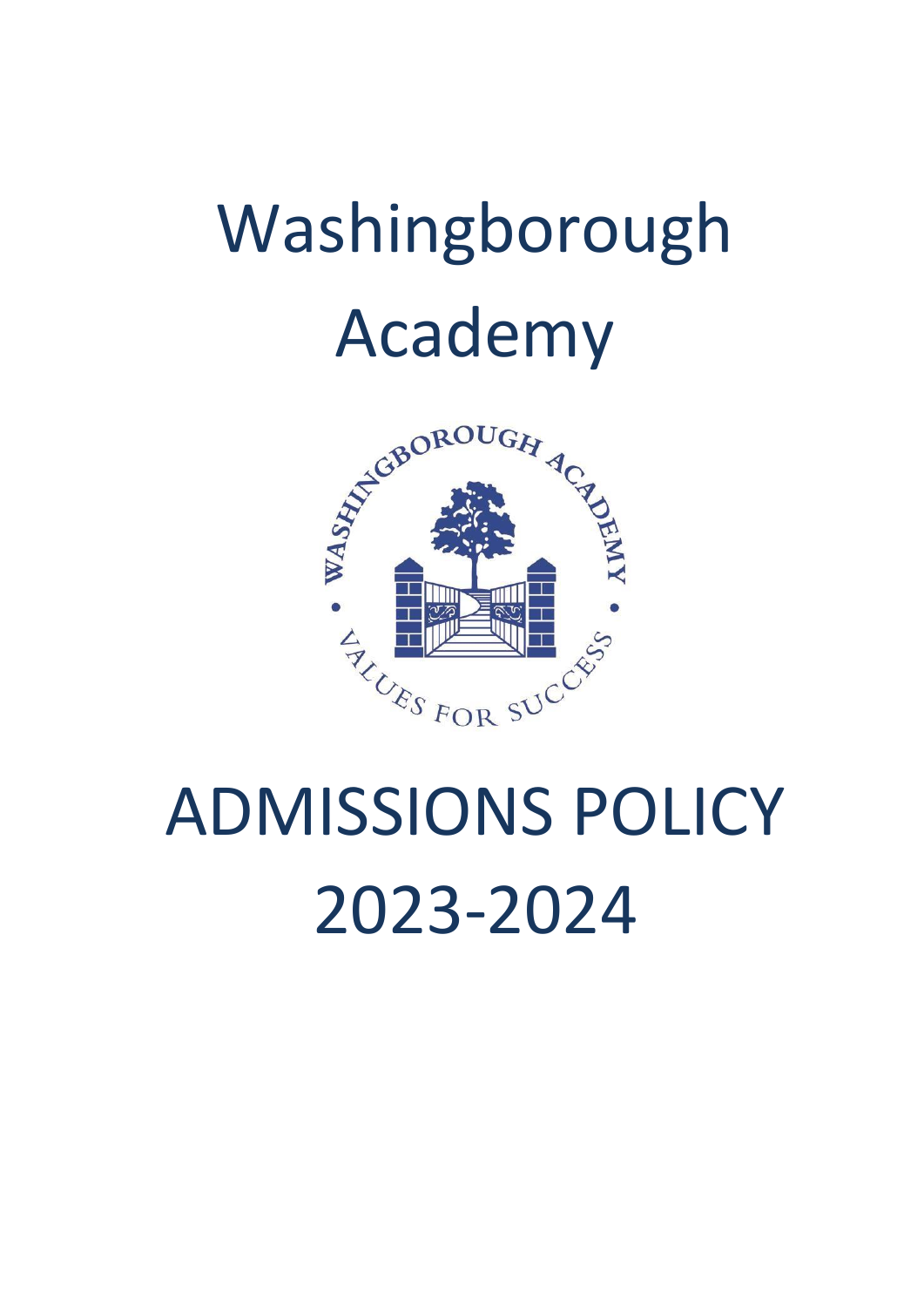# **Admissions Policy**

Washingborough Academy is an Academy and the Governing Body is the admissions authority. Washingborough Academy operates within an equal preference scheme and welcomes all children. The planned admission number for 2023 – 2024 is 45.

# **Application Procedures**

Arrangements for applications for places in Reception at Washingborough Academy will be made in accordance with Lincolnshire County Council's co-ordinated admission arrangements. Parents resident in Lincolnshire can apply online at [www.lincolnshire.gov.uk/schooladmissions,](http://www.lincolnshire.gov.uk/schooladmissions) they can also apply by telephone, or ask for a paper application form, by telephoning 01522 782030. Parents resident in other areas must apply through their home local authority. Washingborough Academy will adhere to the timescales outlined in the Lincolnshire County Council co–ordinated admissions scheme available at [www.lincolnshire.gov.uk/schooladmissions](http://www.lincolnshire.gov.uk/schooladmissions) for these applications and the relevant Local Authority will make the offers of places on our behalf as required by the School Admissions Code (2021). In year admissions are dealt with in accordance with the in-year section below.

# **Co-ordinated Admission Arrangements**

Washingborough Academy co-ordinated admission arrangements are in accordance with the Education (Co-ordination of Admission Arrangements) Regulations 2008.

# **Infant Class Size**

The School Admissions Code (2021) states that infant classes must not contain more than 30 pupils with a single qualified teacher. The School Admissions Code (2021) provides limited exceptional circumstances where children will remain an 'excepted pupil' for the time they are in an infant class or until numbers fall back to the current infant class limit, including children of multiple births and children of UK service personnel admitted outside the normal admissions round.

# **Deferred Entry**

.

Washingborough Academy provides for the admission of all children in the September following their fourth birthday.

Where we have offered a child a place at our school:

- a) that child is entitled to a full-time place in the September following their fourth birthday;
- b) the child's parents can defer the date their child is admitted to the school until later in the school year but not beyond the point at which they reach compulsory school age and not beyond the beginning of the final term of the school year for which it was made, whichever is the sooner;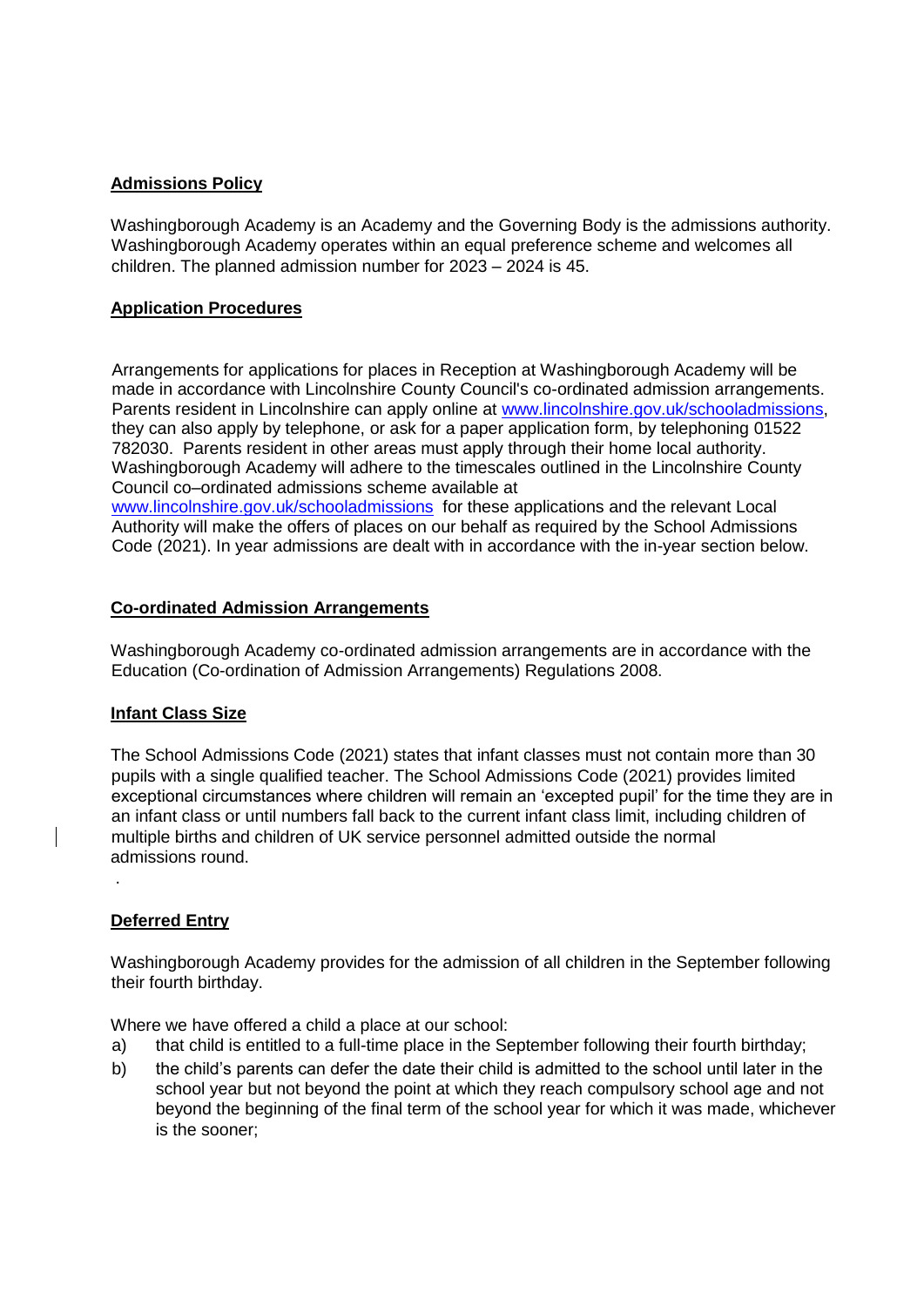c) where the parents wish, children may attend part-time until later in the school year but not beyond the point at which they reach compulsory school age.

Parents interested in deferring admission or arranging part-time attendance must contact the school to discuss this.

If a child has a fifth birthday during the summer term and parents/carers wish to defer entry until the September, they can opt to miss the Reception Year. School places cannot be reserved in these circumstances and parents/carers would have to apply for a Year 1 place during the summer term.

# **Admission to Nursery Classes**

This policy does not apply to children being admitted to Penfold Nursery. A separate admission arrangement is published for entry to the nursery. This can be obtained from the Academy office. Attendance in Penfold Nursery does not guarantee admission to the school for primary education. Attending Penfold Nursery does not give priority within the oversubscription criteria for a place in the Academy. Parents must make a separate application for the transfer from Penfold Nursery to a primary or infant school.

# **Oversubscription Criteria**

In accordance with legislation the allocation of places for children with an Education, Health and Care Plan (Children and Families Act 2014) where the school is named will take overall priority. Remaining places will be allocated in accordance with this policy. In the event of the school being oversubscribed, the Governing Body's criteria give priority to the following children:

1) **Looked After Children and all Previously Looked After Children** including those children who appear to have been in state care outside of England and ceased to be in a state care as a result of being adopted.

A 'looked after child' is a child who is (a) in the care of a local authority, or (b) being provided with accommodation by a local authority in the exercise of their social services functions (see the definition in Section 22(1) of the Children Act 1989) at the time of making an application to a school. A child is regarded as having been in state care outside of England if they were in the care of or were accommodated by a public authority, a religious organisation, or any other provider of care whose sole or main purpose is to benefit society.

Previously looked after children are children who were looked after, but ceased to be so because they were adopted (or became subject to a child arrangement order or special guardianship order).

This includes children who were adopted under the Adoption Act 1976 (see section 12 adoption orders) and children who were adopted under the Adoption and Children's Act 2002 (see section 46 adoption orders).

Child arrangements orders are defined in s.8 of the Children Act 1989, as amended by s.12 of the Children and Families Act 2014. Child arrangements orders replace residence orders and any residence order in force prior to 22 April 2014 is deemed to be a child arrangements order. Section 14A of the Children Act 1989 defines a 'special guardianship order' as an order appointing one or more individuals to be a child's special guardian (or special guardians).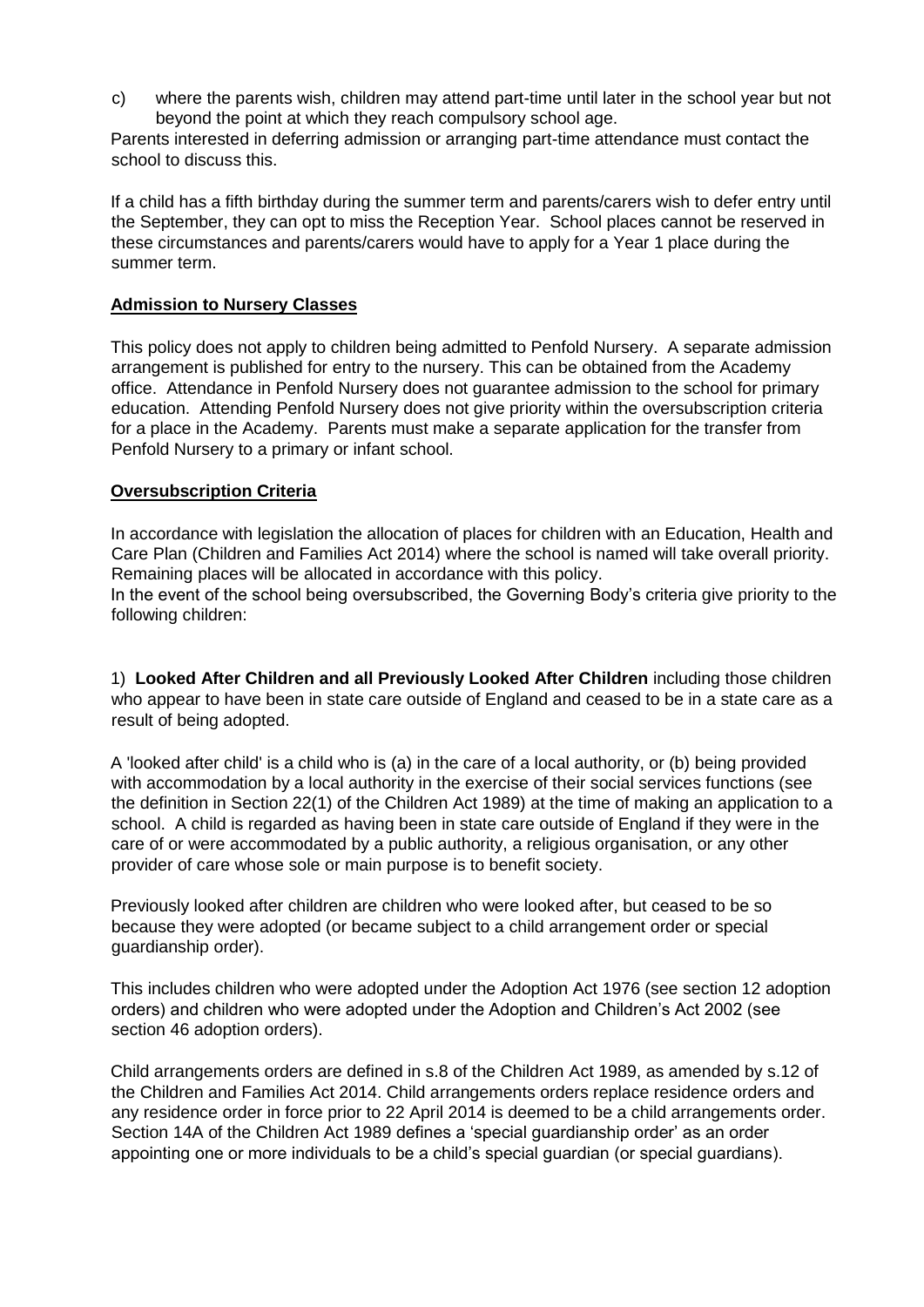# 2) **Siblings**:

Priority is given to children who have siblings attending Washingborough Academy at the time of application and who will be attending at the time of admission. 'Sibling' includes full brothers and sisters who may not live at the same address, step siblings, foster siblings and adopted siblings who live at the same address are also classed as 'siblings'.

You must give full details of all siblings in the application.

# 3) **Distance**:

The address you state on your application must be the current one at the time of application. If your address changes after you have submitted your application, you should notify the School Admissions Team immediately.

 $\Box$  The measurement of distance will be calculated as the straight-line distance. This is done electronically to three figures after the decimal point (eg 1.543 miles) by Lincolnshire County Council school admissions team from the Post Office Address Point of the home to the Post Office Address Point of the school. Applicants living closest to the Post Office Address Point of the school will be given priority.

In the event of the admission number being reached within any one of the oversubscription criteria in the order listed, the distance criteria will be used as a 'tie breaker'. If two or more children are tied for the last place a lottery will be drawn by an independent person, not employed by the school or working in Children's Service Directorate at the local authority.

#### **Twins and other siblings from a multiple birth**

In these cases, all the children will be considered together as one application. If one or more can be admitted within the published admission number the school will be allowed to go above its admission number as necessary to admit all the children, unless this would make the class too large. The government's school admissions code makes an exception to the infant class limit in this situation.

#### **Brothers and sisters in the same year group**

Where there is only one place available in the school the children will be considered together as one application. The school will be allowed to go above its admission number as necessary to admit all the children except in cases where infant class regulations prevent this from happening. If this happens we can only legally offer one place because the government's school admissions code makes no exception to the infant class size limit for siblings in the same year group. We will offer the parent one place for one child and a different school for the other child or children.

#### **Home Address**

By home we mean the address where the child lives for the majority of term time with a parent as defined in section 576 of the Education Act 1996 who has parental responsibility for the child as defined in the Children Act 1989.

Where a child lives normally during the school week with more than one parent at different addresses, the home address for the purposes of school admissions will be the one where the child spends the majority of term time. If a parent can show that their child spends an equal amount of time at both addresses during school term time, they can choose which address to use on the application.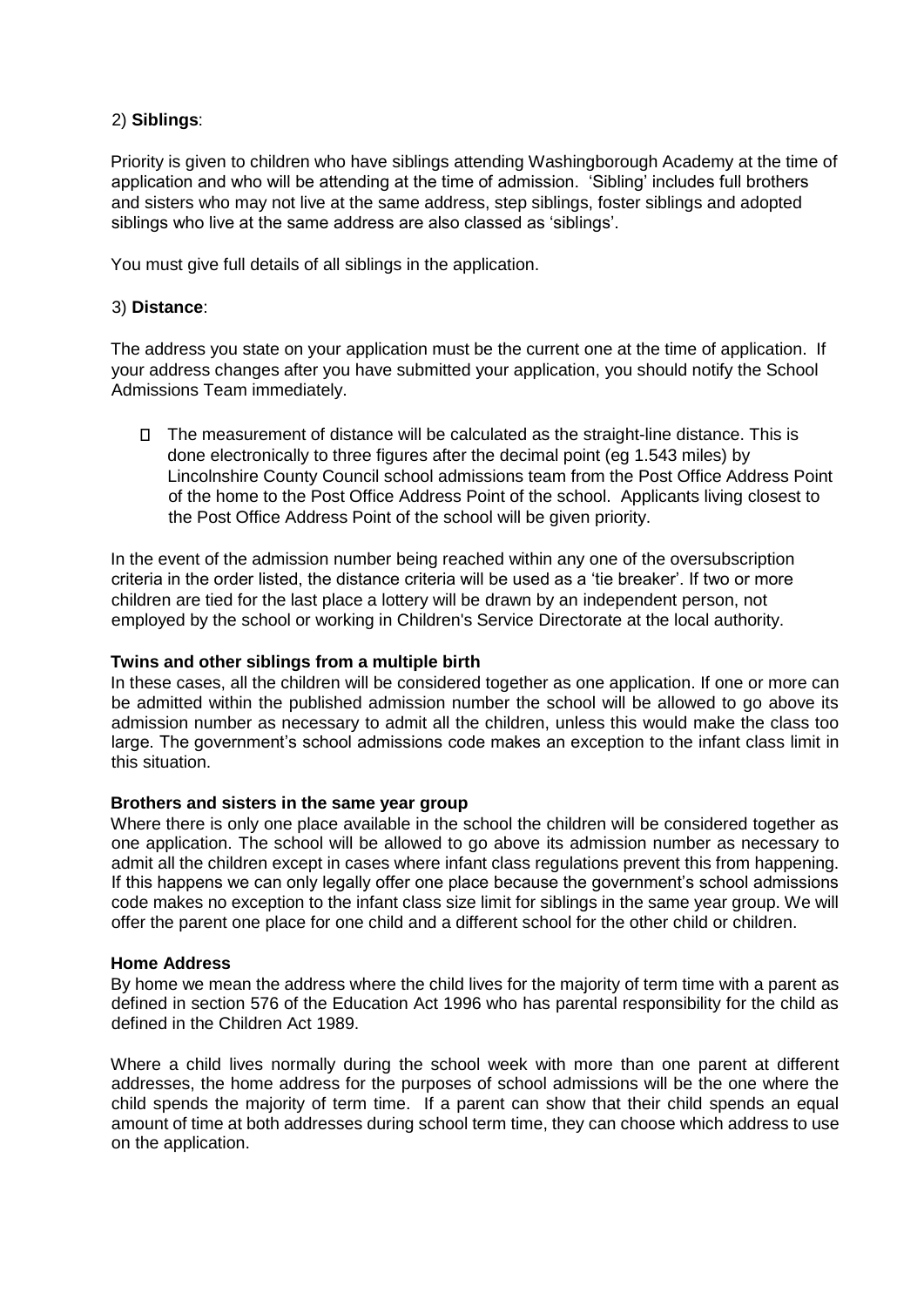If a parent has more than one home, we will take as the home address the address where the parent and child normally live for the majority of the school term time.

We do not take into an account an intention to move.

# **In Year Admissions**

The admission authority will accept admissions into other year groups. If there are more applications than places then the oversubscription criteria will be used to decide who should be offered the place. If there are no places then you will be told of the independent appeal system. Parents can apply online at [www.lincolnshire.gov.uk/schooladmissions.](http://www.lincolnshire.gov.uk/schooladmissions)

# **Admission of Children Outside of their Normal Age Group**

Parents may seek a place for their child outside of their normal age group, for example, if the child is gifted and talented or has experienced problems such as ill health.

Parents wishing to make these requests must contact their home local authority for guidance on the procedure to follow.

It is important for parents to note that they will have the opportunity and responsibility to provide whatever evidence they wish to support their request.

Washingborough Academy will make decisions on the basis of the circumstances of each case and in the best interests of the child concerned.

This will include taking account of:

- the parent's views;
- any available information about the child's academic, social and emotional development;
- where relevant, their medical history and the views of a medical professional;
- whether they have previously been educated out of their normal age group;
- any evidence that the child may naturally have fallen into a lower age group if it were not for being born prematurely;  $\Box$  the views of the head-teacher.

# **Children of UK Service Personnel (UK Armed Forces)**

In order to support the military covenant aimed at removing disadvantage for UK service personnel (UK Armed Forces), and Crown Servants returning from abroad the following arrangements will apply;

If an application is supported by an official letter declaring a posting and a relation date then an intention to move to a confirmed address or quartering within the UK will be accepted. The new address will be used to consider the application against the oversubscription criteria. A unit postal address can be used if the family do not have a confirmed address at the time of application. Where an application is not supported by an official letter, or is not being made due to a new posting then the current address will be used to examine the application against the oversubscription criteria until the family are formally resident in the new address.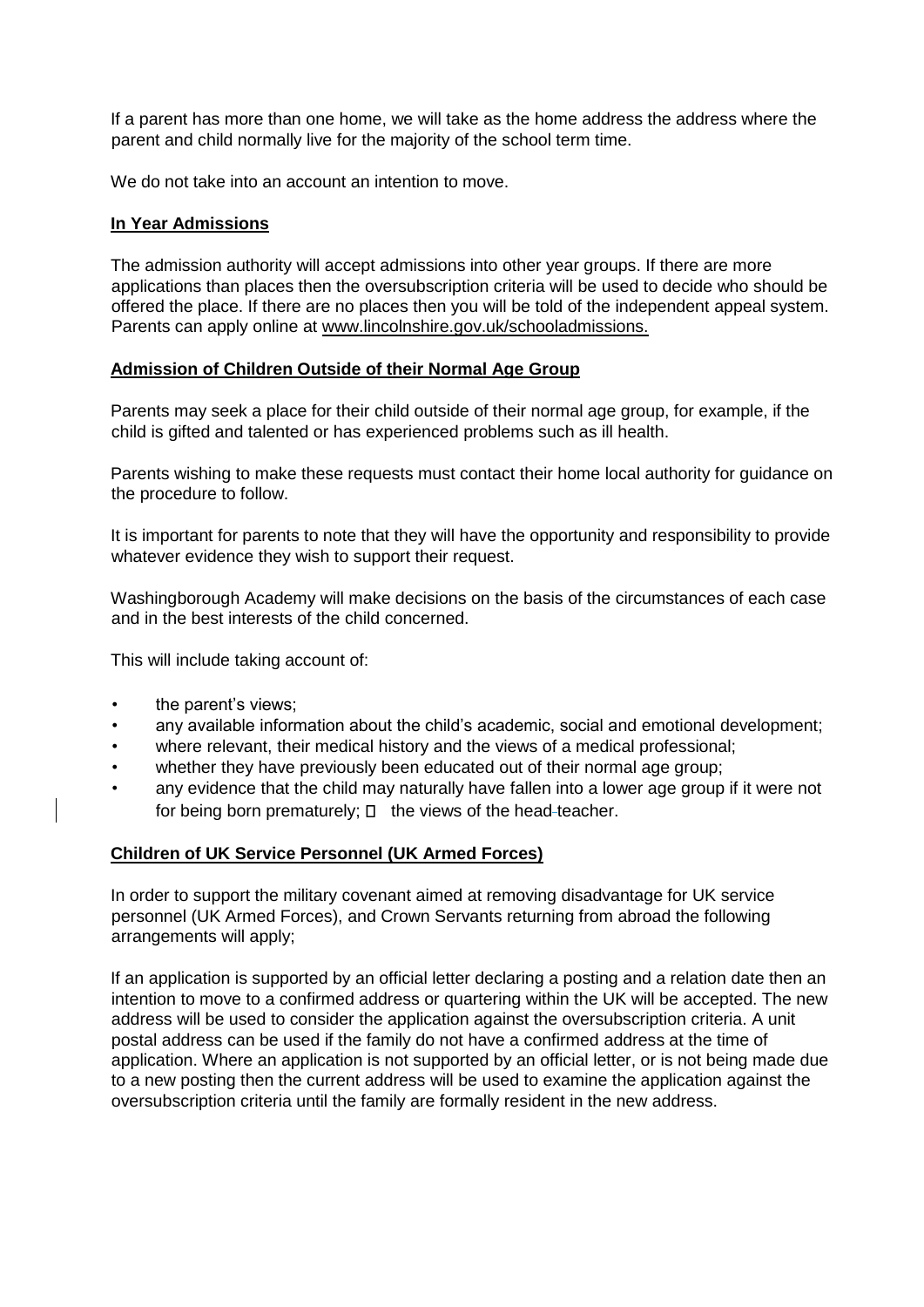Proof of intended occupation of the residential address such as mortgage statement, exchange of contracts or signed tenancy agreement will be required. For applicants participating in the Future Accommodation Model trial, a letter accepting an address under the scheme will be accepted if a signed tenancy agreement cannot be provided.

An offer may be withdrawn if a child does not reside at the address listed on the application form if the school is oversubscribed and use of an incorrect address has resulted in a place being denied to another child who would otherwise have been offered the place.

If a family have provided the required proof of posting, a unit postal address will be accepted for the purposes of operating the oversubscription criteria if parents are unable to provide an address or prefer to use the unit address. This unit will be the base to which the parent has been posted.

If the application is not supported by an official posting notice, then the intended address will not be used for the purposes of oversubscription until the child is resident in this address. The application will be ranked according to the oversubscription criteria based on the child's current address.

In all cases where parents can demonstrate that the child is a child of a crown servant returning from abroad or is a child of a serving member of the armed forces, the governors will consider whether to offer a place at a school even if the school has reached its official PAN. When making the decision whether to offer over PAN the governors will consider the circumstances of each case including,

- o If the applicant would have been offered a place had they applied on time in the admissions round of the year of entry,
- $\circ$  Whether there is any child on the reserve list with higher priority under the oversubscription criteria,
- o Whether admission of a further student would prejudice the efficient education and efficient use of resources and this prejudice would be excessive

The Governors have discretion to admit above the admission number in these circumstances but they are not obliged to do so. If a place is refused, parents will be informed of their right of appeal.

# **Fraudulent Applications**

As an admission authority we have the right to investigate any concerns we may have about your application and to withdraw the offer of a place if we consider there is evidence that you have made a fraudulent claim or provided misleading information, for example a false address was given which denied a place to a child with a stronger claim.

We reserve the right to check any address and other information provided so we can apply the oversubscription criteria accurately and fairly.

# **Waiting Lists**

For admission into the intake year the Governors will keep a waiting list which we call a reserve list. If we have to refuse a place at our school your child is automatically put on the reserve list, unless you have been offered a higher preference school.